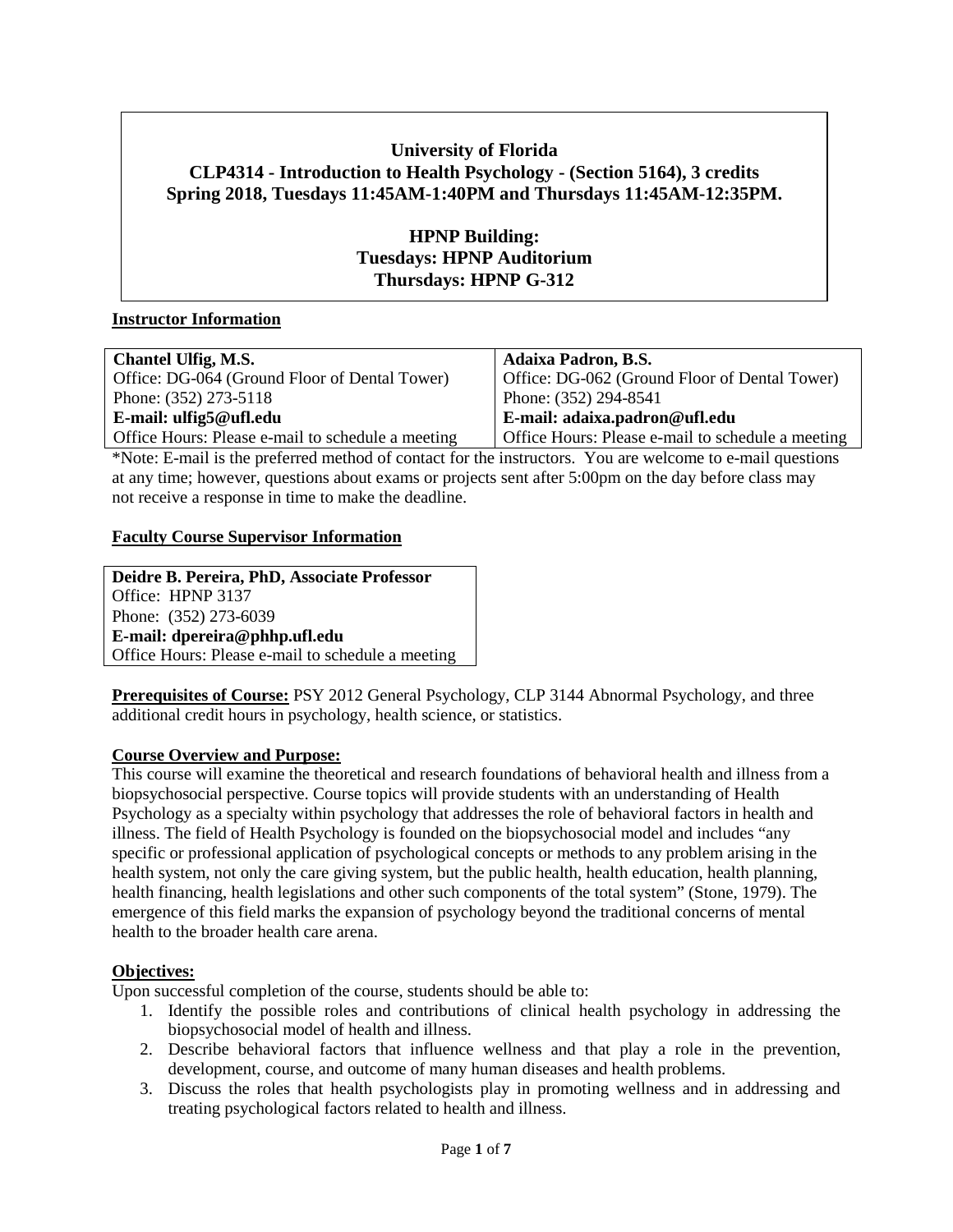## **Methods of Instruction:**

Lecture and class activities will comprise the majority of class sessions. Students will be expected to participate in both individual and group-based activities in order to receive the highest possible grades given. Additionally, assigned readings will be reviewed during designated classes but students will be expected to read and review all assigned material prior to coming to class. The role of the instructors will be to: present an overview of relevant topics, provide additional reading material and learning resources with up-to-date research findings, facilitate discussion of selected topics, and provide timely feedback. Expectations for students are to attend class fully prepared, participate in class discussions, and read assigned materials prior to class in preparation for lecture.

## **Canvas:**

Canvas is the course management system that you will use for this course. Canvas is accessed by using your Gatorlink account name and password at [https://ufl.instructure.com/courses/347392.](https://ufl.instructure.com/courses/347392) There are several tutorials and student help links on the Canvas login site. If you have technical questions call the UF Computer Help Desk at 352-392-HELP or send email to [helpdesk@ufl.edu.](mailto:helpdesk@ufl.edu) You are responsible for checking your account prior to each class to determine how you should prepare for the upcoming class.

#### **Course Materials:**

Required Textbook: Taylor, S.E. (2018). *Health Psychology* (10<sup>th</sup> edition). New York: McGraw-Hill. ISBN: 9781259870477

Additional readings and videos may be required throughout the semester and will be provided electronically via Canvas.

## **Policy Related to Class Attendance:**

Class attendance is considered an integral part of the learning experience as class discussions and lectures will include valuable material covered in the examinations that is not otherwise covered in the textbook. Thus, students are expected to attend all classes and participate in class discussions to have exposure to this information. Attendance will be taken during each class. Signing anyone else's name aside from your own will be considered a violation of the University's Honesty Policy. If students must be absent, it is expected they will contact the instructor as soon as possible and be responsible for any missed material. Students who miss lectures are expected to acquire lecture notes from other students who attended.

As Health Psychology is a thought-provoking topic and often leads to interesting discussions about the topics covered within this course, student participation is expected. We expect each individual to contribute throughout the semester and will monitor ongoing student participation. Remember: There are no "stupid questions" and one of the most powerful ways to learn is in the moment by interacting with your instructors and classmates! As an incentive for participation, class attendance will be monitored throughout the semester. Students who show evidence of regular attendance may be provided with extra credit points at the end of the semester.

# **Policy Related to Classroom Etiquette:**

- Please refrain from using cell phones, tablets, or any other electronic devices during class as it is distracting and inconsiderate of other students and the instructor. Cell phones must be placed on silent or turned off during class.
- Please do not arrive late to class or disrupt the class as it is distracting and inconsiderate of other students and the instructor.
- To the extent permitted by facility rules and restrictions, you may bring food and/or beverages to class as long as it does not interfere with your ability to work and/or participate in class and as long as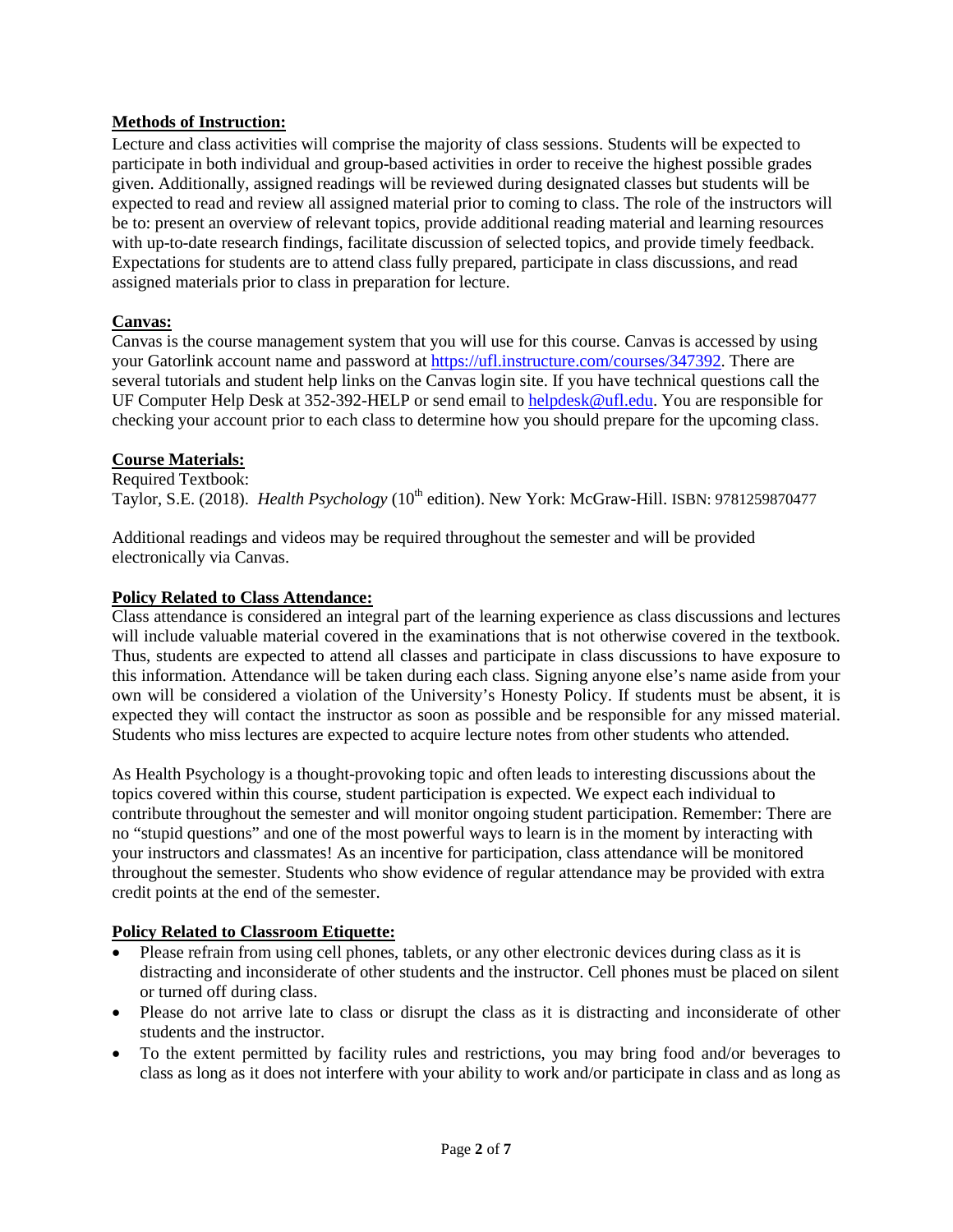it does not interfere with or your classmates' ability to work and participate in class. You will be expected to clean up after yourself and dispose of all trash before leaving the classroom.

# **Policy Related to Make-Up Work:**

We expect you to attend and to be prepared to participate in all class sessions. Personal issues with respect to class attendance or fulfillment of course requirements will be handled on an individual basis. If you must miss an exam or presentation because of a foreseeable conflict (i.e., professional conference, participation in an athletic competition, religious observance, etc.) you are expected to notify us immediately via email to set-up alternative arrangements *prior* to the exam date. In addition, if a student experiences an illness or medical emergency that prevents him/her from attending an exam, s/he is required to notify the instructors by email, phone, or voicemail PRIOR to the exam AND will be required to provide a statement from their healthcare provider documenting the illness or medical emergency. The only exception to this rule is if the student is incapacitated due to the illness or emergency and therefore unable to contact the instructors prior to the exam. Otherwise, students that do not notify the instructors of their illness/emergency in some manner prior to the exam will not be eligible to make-up the exam and will receive "0" points for it.

Requirements for class attendance and make-up exams, assignments, and other work in this course are consistent with university policies that can be found at: [https://catalog.ufl.edu/ugrad/current/regulations/info/attendance.aspx.](https://catalog.ufl.edu/ugrad/current/regulations/info/attendance.aspx)

## **Reporting Illnesses and Family Emergencies:**

In the event you experience an unexpected illness, family, or other personal emergency please notify us immediately to set-up alternative arrangements.

#### **Course Evaluation/Grading:**

*Procedures*: Students will be graded based on a grading scale as detailed below.

**Exams:** There will be two non-cumulative exams that will be comprised of a variety of multiple choice questions. *Class attendance will be rewarded via the inclusion of in-class information in each exam.* This information will not be covered in the textbook.

#### **Students will be required to complete ONE of the following two options:**

**1. Research Paper:** The research paper should demonstrate proficiency in the application of the biopsychosocial model to a specific health issue discussed in class. Students who prefer to complete the research paper will choose a topic reviewed in class and research the development of that health issue, relevant risk factors, current treatment and prevention approaches, and the possible implications of the topic to their own area of study. Additionally, students should include information presented in class regarding psychological dysfunction and/or well-being. It is imperative that the research paper be written from the perspective of a clinical health psychologist.

The body of the paper should be 5-7, double-spaced, and typed pages. Please use 1-inch margins and Times New Roman, font size 12. The format of your paper must follow APA style (Publication Manual of the American Psychological Association, 6<sup>th</sup> Edition). *A rough draft is due as an electronic copy via Canvas by 11:45 AM on 3/20/2018. A final version is due as an electronic copy via Canvas by 11:45 AM on 4/19/2018.* Additional details regarding the content and formatting guidelines of the paper will be provided in class. Late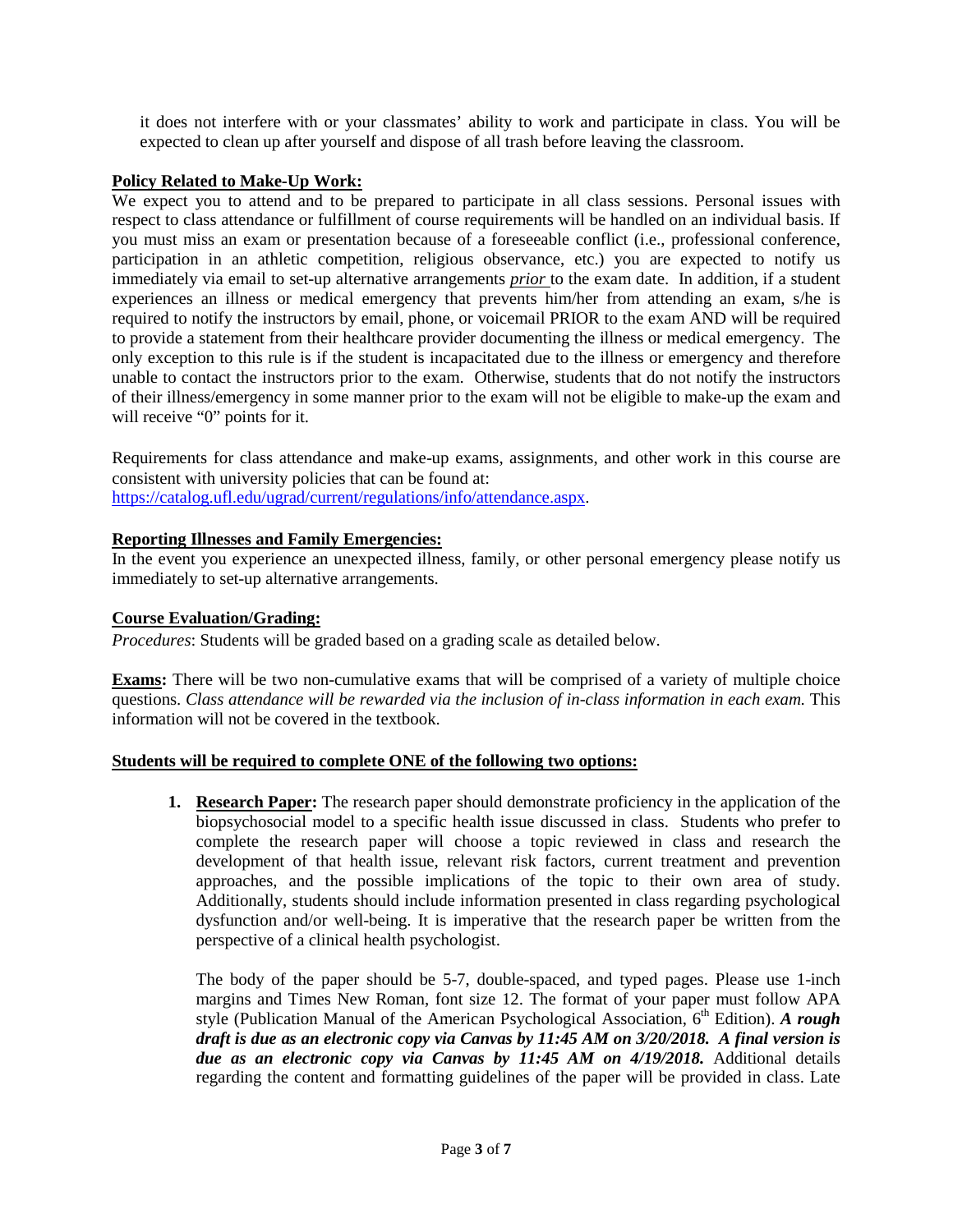papers will be penalized one letter grade on the first day late and will continue to drop one letter grade for each subsequent day on which they are not turned in.

**2. Health Topic Presentation**: For students who prefer to complete the special topic presentation, these will take place throughout the semester and will be designed to complement the day's lecture by focusing on a relevant topic that is a current or controversial in the field. Students will sign up for presentation dates on the second week of class on *01/16/2018*.

Students should plan for 15-20 minute presentations with 3-5 minutes for questions from classmates. It is imperative that the research paper be written from the perspective of a clinical health psychologist. A rubric will be available online and will be discussed on the first week of class. Prior to the presentation, students will be expected to turn in a copy of the presentation on Canvas. Additionally, students will be expected to submit 3-4 proposed test questions on the topic of their presentation via Canvas before the presentation. Questions should be in multiple choice format with correct answers provided. These questions will be included on the exams throughout the semester as the instructors deem appropriate and therefore should cover material shared with the class.

| Requirement                              | Due date          | % of final grade |
|------------------------------------------|-------------------|------------------|
| Midterm Exam                             | February 20, 2018 | 30%              |
| Final Exam                               | April 24, 2018    | 30%              |
| Research Paper (Option 1)                | April 19, 2018    | 30%              |
| Special Topic Presentation (Option 2)    | Ongoing           | 30%              |
| <b>Class Participation/In-Class Work</b> | Ongoing           | 10%              |

# **Grading Scale**:

| Percentage<br>earned in<br>class | 93.00%-<br>100.00% | 90.00%-<br>92.99% | 87.00%-<br>89.99% | 83.00%-<br>86.99% | 80.00%-<br>82.99% | 77.00%-<br>79.99% | 73.00%-<br>76.99% | 70.00%-<br>72.99% | $67.00\%$ -<br>69.99% | $63.00\%$ -<br>66.99% | $60.00\%$ -<br>62.99% | <b>Below</b><br>60.99% |
|----------------------------------|--------------------|-------------------|-------------------|-------------------|-------------------|-------------------|-------------------|-------------------|-----------------------|-----------------------|-----------------------|------------------------|
| Letter                           |                    |                   |                   |                   |                   |                   |                   |                   |                       |                       |                       |                        |
| Grade                            |                    | A٠                | B+                | B                 | -כ                | $\mathcal{L}^+$   |                   |                   | D+                    |                       |                       |                        |
| equivalent                       |                    |                   |                   |                   |                   |                   |                   |                   |                       |                       |                       |                        |

# **Final Grades**:

| ∟etter<br>Grade | n.   | А-   | B+                  | ח    | D<br>D. | +ر   | ◡    |                                                | D۰              |     | .<br>ັ | -    | WF   |      | ΝG   | $S-U$ |
|-----------------|------|------|---------------------|------|---------|------|------|------------------------------------------------|-----------------|-----|--------|------|------|------|------|-------|
| Grade<br>Points | 4.00 | 3.67 | $\sim$<br>∽<br>ა.აა | 3.00 | 2.0     | 2.33 | 2.00 | $\overline{\phantom{a}}$<br><sub>n</sub><br>.v | $\Omega$<br>ں ل | .00 | 0.67   | 0.00 | 0.00 | 0.00 | 0.00 | 0.00  |

For greater detail on the meaning of letter grades and university policies related to them, see the Registrar's Grade Policy regulations at<https://catalog.ufl.edu/ugrad/current/regulations/info/grades.aspx>

#### **Academic Support:**

If you feel that you need additional academic support in this class please contact us immediately. Please do not wait until it is too late to ask for assistance (i.e., day before the exam). Come and discuss issues with us during office hours or per appointment.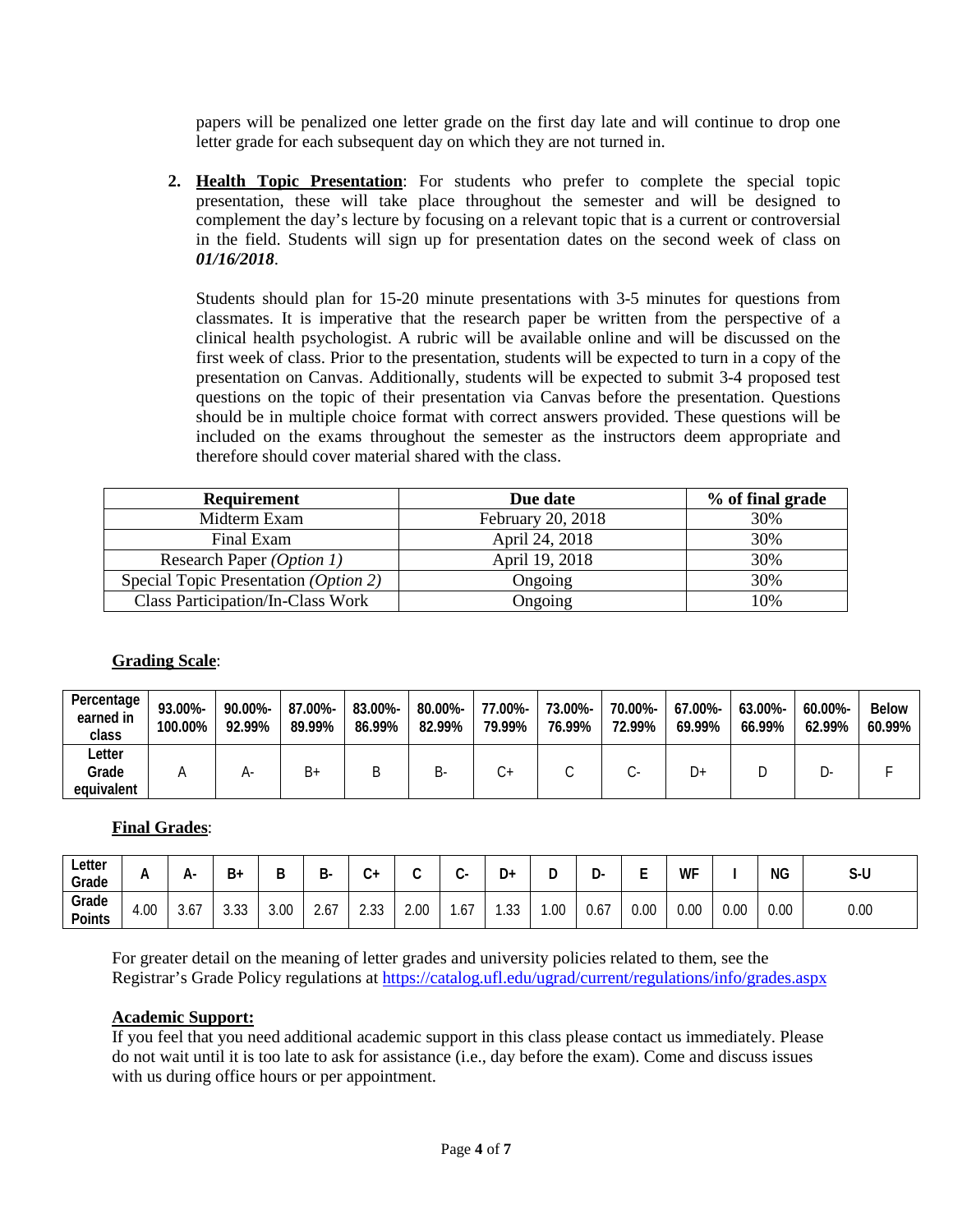# **Student Evaluation of Course:**

Students are expected to provide feedback on the quality of instruction in this course by completing online evaluations at [https://evaluations.ufl.edu.](https://evaluations.ufl.edu/) Evaluations are typically open during the last two or three weeks of the semester, but students will be given specific times when they are open. Summary results of these assessments are available to students at https://evaluations.ufl.edu/results/.

#### **Standards of Academic Honesty:**

It is expected that you will abide by the University of Florida's honesty policy. *Academic Integrity –* Students are expected to act in accordance with the University of Florida policy on academic integrity, please carefully review the Student Conduct Code, the Student Handbook, or this website for more details: <http://www.dso.ufl.edu/sccr/process/student-conduct-honor-code/>

Cheating, lying, misrepresentation, or plagiarism in any form is unacceptable and inexcusable behavior. *We, the members of the University of Florida community, pledge to hold ourselves and our peers to the highest standards of honesty and integrity.*

## **Statement Related to Accommodations for Students with Disabilities:**

Students with disabilities requesting accommodations should first register with the Disability Resource Center (352-392-8565, [www.dso.ufl.edu/drc/\)](http://www.dso.ufl.edu/drc/) by providing appropriate documentation. Once registered, students will receive an accommodation letter which must be presented to the instructor when requesting accommodation. Students with disabilities should follow this procedure as early as possible in the semester.

#### **Counseling and Student Health:**

Students may occasionally have personal issues that arise in the course of pursuing higher education or that may interfere with their academic performance. If you find yourself facing problems affecting your coursework, you are encouraged to talk with an instructor and to seek confidential assistance at the University of Florida Counseling Center, 352-392-1575, or Student Mental Health Services, 352-392- 1171. Visit their web sites for more information:<http://www.counsel.ufl.edu/> or <http://www.health.ufl.edu/shcc/smhs/index.htm#urgent>

The Student Health Care Center at Shands is a satellite clinic of the main Student Health Care Center located on Fletcher Drive on campus. Student Health at Shands offers a variety of clinical services, including primary care, women's health care, immunizations, mental health care, and pharmacy services. The clinic is located on the second floor of the Dental Tower in the Health Science Center. For more information, contact the clinic at 352-392-0627 or check out the web site at: [www.health.ufl.edu/shcc](http://www.health.ufl.edu/shcc)

Crisis intervention is always available 24/7 from Alachua County Crisis Center: 352-264-6789.

BUT – *Do not wait until you reach a crisis to talk with a crisis counselor. They have helped many students through stressful situations impacting their academic performance. You are not alone and do not be afraid to ask for assistance*.

**Disclaimer:** The following scheduled dates are intended to serve as an indication of the sequence of classroom topics. Some units may take more or less time to cover; the schedule is subject to change. It is your responsibility to remain abreast of any changes.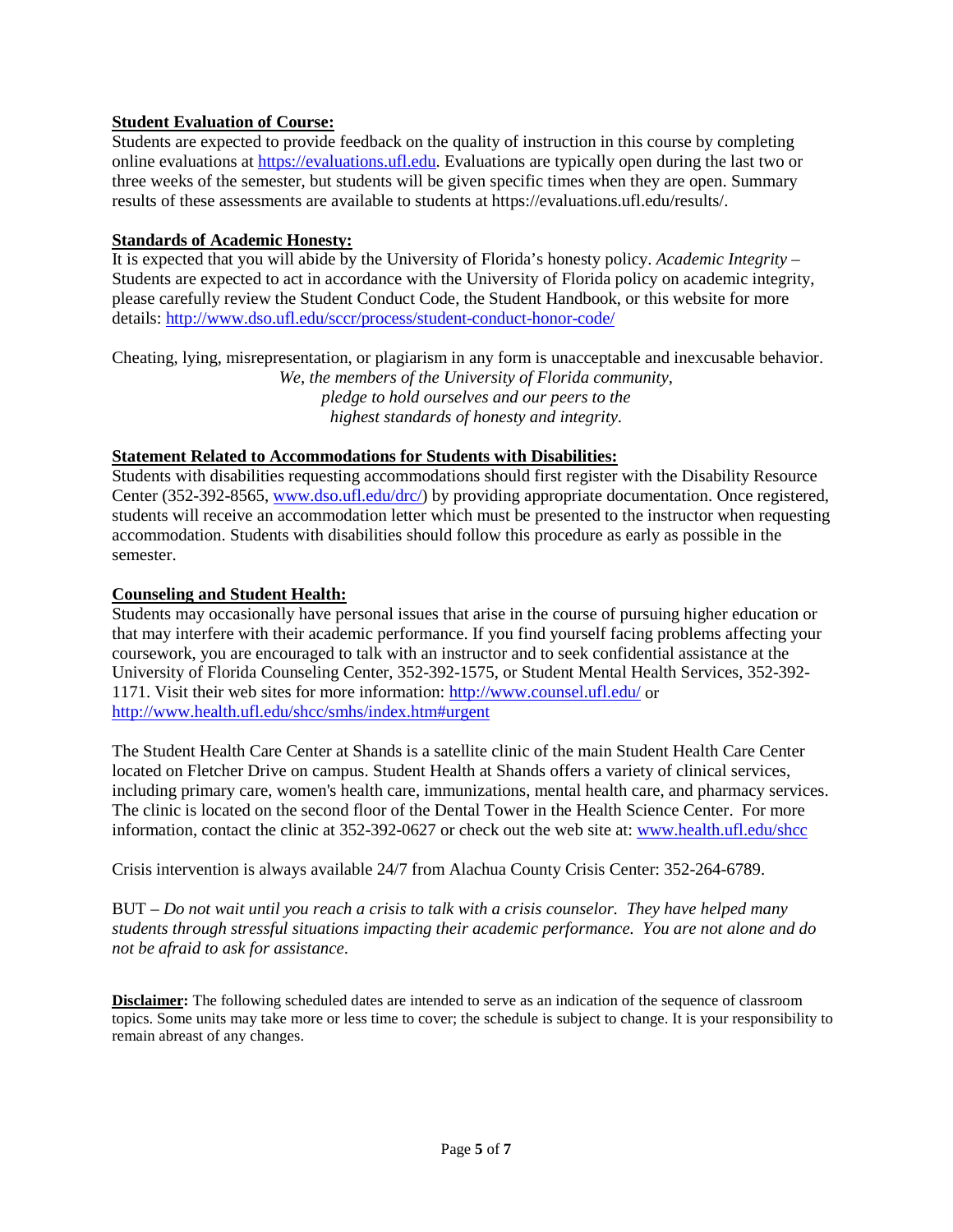# **Tentative Calendar of Topics and Readings**

| Week:   | Topic:                                           | <b>Required Assignments Due:</b>                                                                                      | Instructor                         |
|---------|--------------------------------------------------|-----------------------------------------------------------------------------------------------------------------------|------------------------------------|
| Jan. 9  | Overview of Course & Review of Syllabus          |                                                                                                                       | Dr. Pereira,<br>Ulfig & Padron     |
| Jan. 11 | Intro to Health Psychology                       | Ch.1<br>Sign up for either Presentation or<br><b>Research Paper</b>                                                   | Ulfig                              |
| Jan. 16 | Systems of the Body                              | Ch. 2                                                                                                                 | Padron                             |
| Jan. 18 | <b>Health Behaviors</b>                          | Ch.3                                                                                                                  | Ulfig                              |
| Jan. 23 | Intro to Chronic Disease (CVD, Stroke, Diabetes) | Ch. 11 & 13<br><b>Student Presentation</b>                                                                            | Padron                             |
| Jan. 25 | Chronic Disease (HIV)                            | Ch. 14                                                                                                                | Ulfiq<br>Guest: Cartagena          |
| Jan. 30 | Substance Use and Abuse                          | Ch. 5                                                                                                                 | Padron<br><b>Guest: Mannes</b>     |
| Feb. 1  | Obesity                                          |                                                                                                                       | Ulfig<br>Guest: Eastman            |
| Feb. 6  | <b>Eating Disorders</b>                          |                                                                                                                       | Padron<br>Guest: Cooke             |
| Feb. 8  | Health at Every Size                             | <b>Student Presentation</b><br>Documentary: Weight of the Nation<br>01: Consequences<br>Documentary Activity in Class | Ulfig                              |
| Feb. 13 | Catch Up/ Presentations                          | <b>Student Presentation</b><br><b>Student Presentation</b>                                                            | Padron                             |
| Feb. 15 | <b>Review for Midterm Exam</b>                   |                                                                                                                       | Ulfig                              |
| Feb. 20 | <b>Midterm Exam</b>                              |                                                                                                                       | Padron                             |
| Feb. 22 | Media Literacy                                   | UII. ŏ<br><b>Student Presentation</b>                                                                                 | Ulfig                              |
| Feb. 27 | Patient-Provider Communication                   | Ch. 9<br><b>Student Presentation</b>                                                                                  | Padron                             |
| Mar. 1  | Sleep Medicine                                   | Ch. 4<br><b>Student Presentation</b>                                                                                  | Ulfig                              |
| Mar. 6  | NO CLASS: SPRING BREAK                           |                                                                                                                       | Padron                             |
| Mar. 8  | NO CLASS: SPRING BREAK                           |                                                                                                                       | Ulfig                              |
| Mar. 13 | Pain                                             | Ch. 10                                                                                                                | Padron<br><b>Guest: Wesolowicz</b> |
| Mar. 15 | Intro to Cancer                                  | Ch. 12<br>Documentary: The Hunting Ground                                                                             | Ulfig                              |